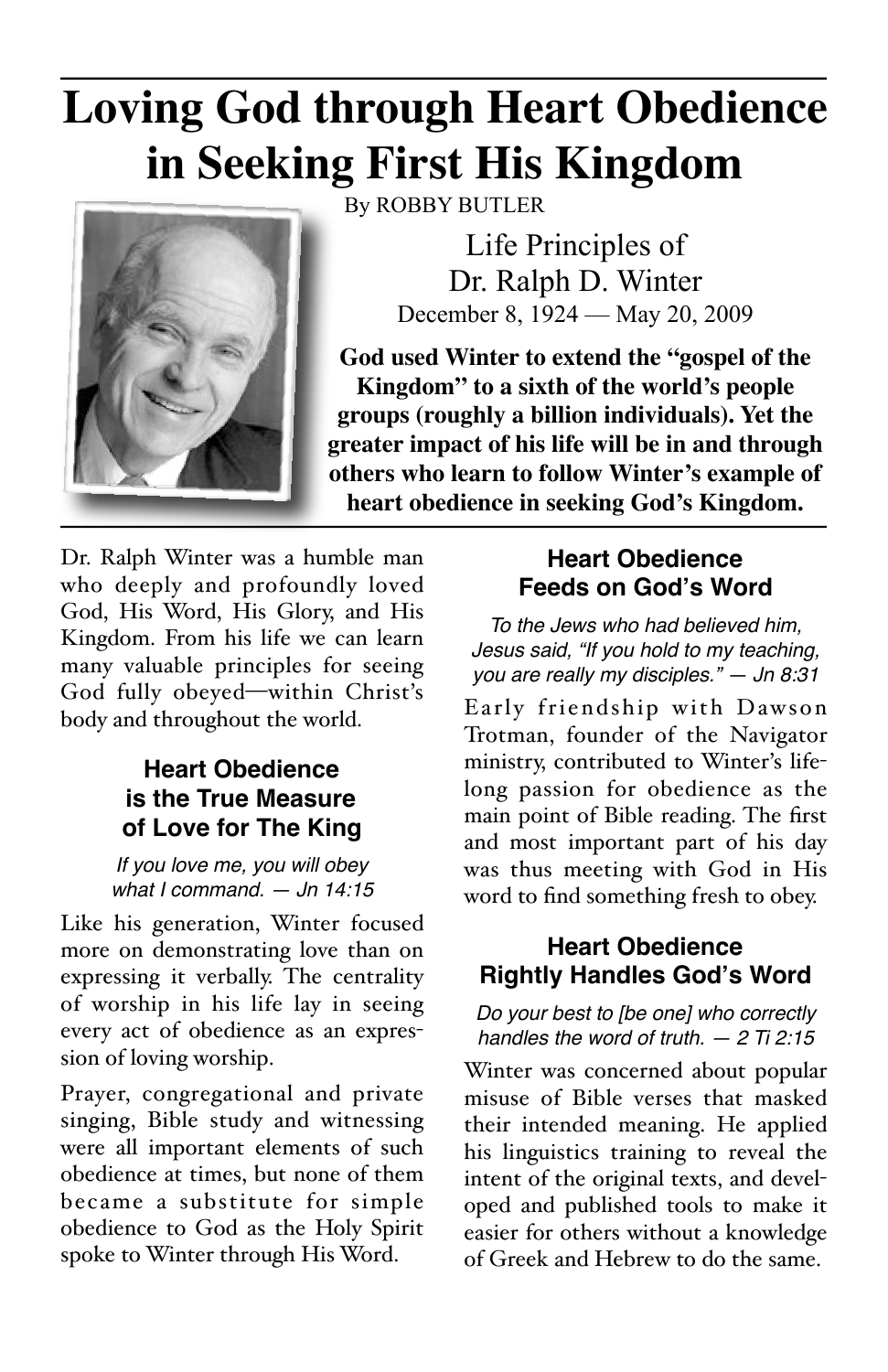## **Heart Obedience Seeks Guidance in Community**

*Encourage one another daily, … so that none of you may be hardened by sin*'*s deceitfulness. — He 3:13*

In contrast with the individualism of North American culture, Winter understood that much of God's guidance comes in community.

Having mined God's word for himself, he was then eager to compare notes with others who were learning from God through His word. He thus led his team in seeking daily to discover how God was leading them to obey Him more effectively.

The Bible can only be understood properly in light of the Author's revealed intent to prepare a people for Himself from every nation

#### **Heart Obedience is Often a Group Activity**

*… show hospitality … so that we may work together for the truth. — 3 Jn 1:8*

Winter observed that some of the most critical decisions a person makes are what teams they will join in serving God's Kingdom, as God's guidance often comes to and through team leaders. He thus urged leaders to recognize that they have a special responsibility to listen for God to speak to them through their followers as well as His word.

## **Heart Obedience Records and Meditates on God's Word**

*Blessed is the man who… [delights] in the law of the Lord, and … meditates [on it] day and night. … Whatever he does prospers. — Ps 1:1,3*

Conscious of the human tendency to forget what God reveals from His word each day, Winter observed how many of history's great leaders kept a journal. He himself faithfully recorded and reviewed daily God's Word and works in his own journals, and encouraged others to do so as well.

#### **Heart Obedience is to the God of the Bible**

*You diligently study the Scriptures …. These … testify about me, yet you refuse to come to me …. — Jn 5:39–40*

Winter demonstrated that guidance comes not from a wooden reading of the Bible, but from the Holy Spirit as Christ's body pursues God's word in community.

For example in the early days of reclaiming from a cult the present campus of the U.S. Center for World Mission (USCWM), God used the story of Jericho to lead the team in physical marches around the property.

# **Heart Obedience Embraces God's Plan for All Nations**

*"[Teach all nations] to obey everything I have commanded you. … — Mt 28:20*

Winter shared Dr. Hesselgrave's observation that the Bible can only be understood properly in light of the Author's revealed intent to redeem a people for Himself from every nation.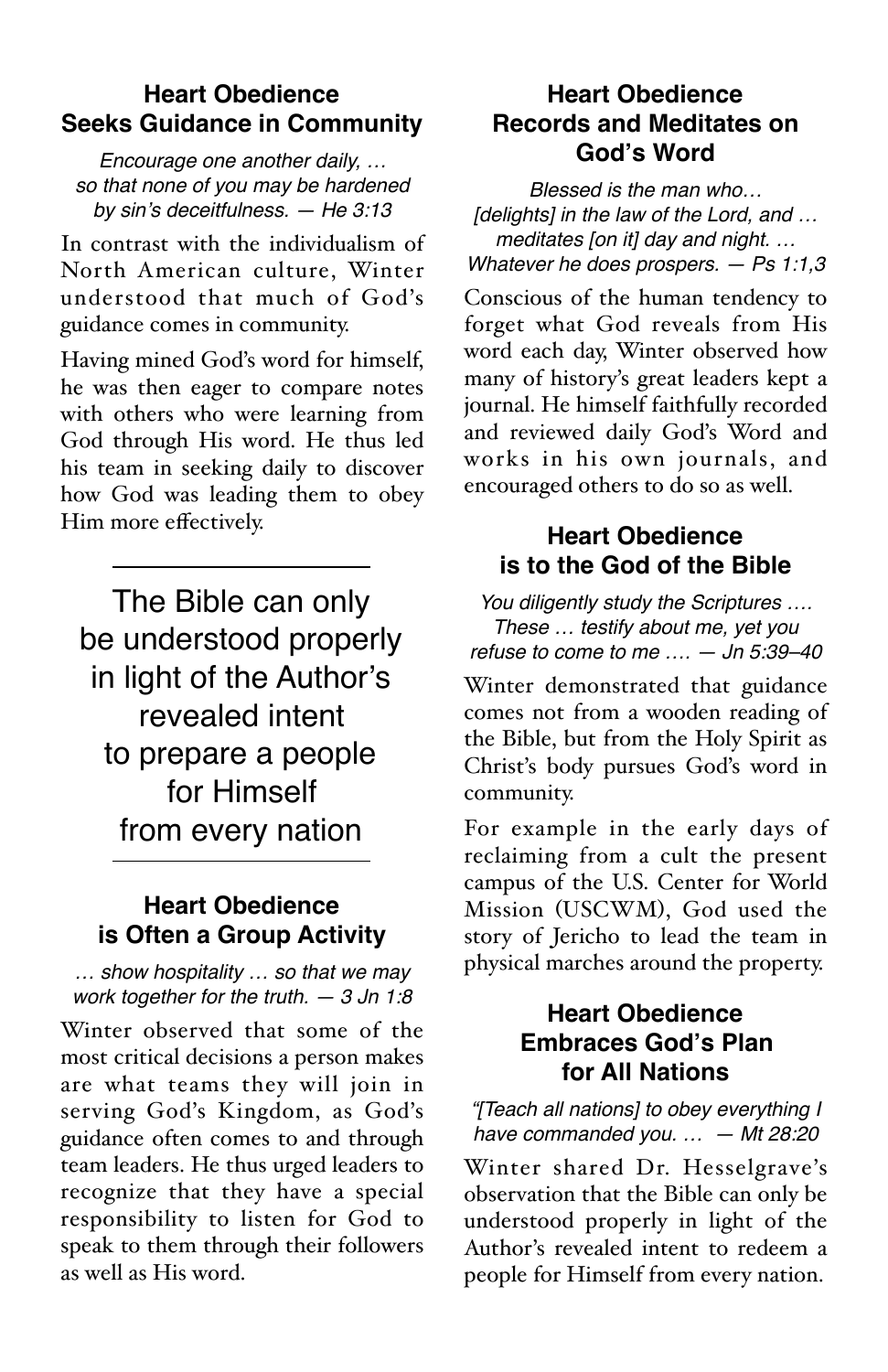# The world has yet to see what God can do through a man who is fully consecrated to Him.

This quote, made famous by 19th-century evangelist D.L. Moody, became one of Winter's favorite sayings. Through Winter's life, the world now has a good measure of just what God can and will do through a man fully consecrated to Him.

# **Heart Obedience Learns from History**

*… To this day they do not drink wine, because they obey their forefather*'*s command. — Je 35:14*

Finding that in the 1800s revivals God led His people to stop using tobacco, alcohol and even caffeine, only for later immigrants to reintroduce them, Winter fought tobacco and alcohol addiction and discouraged caffeine addiction. He noted that 1 in 10 social drinkers end up alcoholics, and that no one would keep a dog that bit 1 in 10 guests. To challenge caffeine addiction, he often quipped when offered coffee, "No thanks, I don't do drugs."

#### **Heart Obedience Shows Diligence and Humility in Pursuit of Understanding**

#### *It is the glory of God to conceal a matter; to search out a matter is the glory of kings. — Pr 25:2*

Winter understood that the human authors of Scripture themselves saw only as in a reflection  $(I \text{ Co } I3:12)$ , and came to see the Bible as the inspired and inerrant record of the growing insight of God's people into His character and purpose. From this foundation he sought diligently to better understand God and His Word.

## **Heart Obedience Means Seeking God's Kingdom**

*For whoever wants to save his life will lose it, but whoever loses his life for me and for the gospel will save it. — Mk 8:35*

Winter saw global problems, not as unrelated issues, but as multiple fronts in a single battle for God's Kingdom and His glory.

He urged the global body of Christ to glorify God and strengthen its witness by demonstrating God's character through collaborative efforts to eradicate problems by dealing with them at their roots.

For example he advocated addressing poverty at its roods by tackling corruption, unemployment and disease, rather than simply bandaging the plight of the poor with charity.

#### **Heart Obedience Risks for God's Kingdom**

*Be strong and courageous. Do not be afraid or terrified because of them, for the Lord your God goes with you; he will never leave you nor forsake you. — De 31:6*

Winter noted that "Risks are not to be evaluated in terms of the probability of success but in terms of the value of the goal."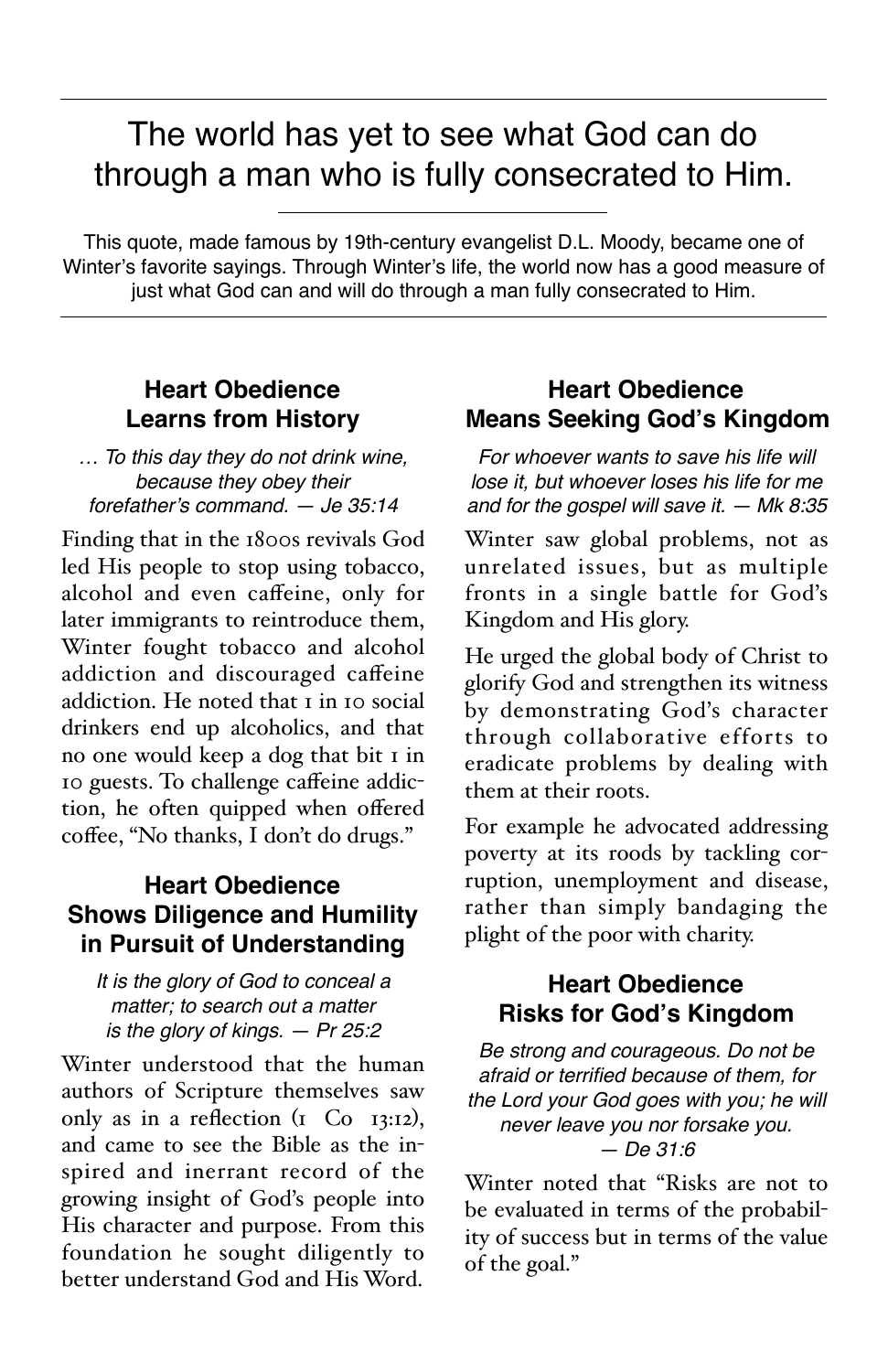## **Heart Obedience Studies the Battle for God's Kingdom**

*… you followed the ways of this world and of the ruler of the kingdom of the air, the spirit who is now at work in those who are disobedient. — Ep 2:2*

Winter diligently studied the unfolding conflict between the Kingdom of God and the prince of this world, throughout history and into the present. He skimmed ravenously, compared notes with others. and sought eagerly to inform the understanding of Christ's body.

Toward this end, Winter developed several courses: *Perspectives on the World Christian Movement*, its on-line sequel *Foundations of the World Chris* $t$ *ian* Movement, the one year *INSIGHT* undergraduate program, and the M.A *Foundations on the World Christian Movement*. (To learn more, visit <uscwm.org/index.php/courses>.)

# Stay home and live on a missionary budget.

#### **Heart Obedience Lives a Wartime Lifestyle**

*Moreover, it is required of stewards that they be found trustworthy. — 1 Co 4:2*

Winter lived as a steward of war supplies, urging in *Commitment to a Wartime Lifestyle* that those "awakened from the groggy stupor of our times … can also stay home and deliberately and decisively adopt a missionary support level as their standard of living and their basis of lifestyle regardless of income."

# **Heart Obedience Rejects Excuses for Passivity**

*We demolish arguments and every pretension …, and we take captive every thought to make it obedient to Christ. — 2 Co 10:5*

Winter was deeply concerned with the popular misconception of God's sovereignty that suggests that "everything works out the way God intends it to."

He pressed for broader awareness that God has temporarily granted a portion of His sovereignty to both angels and humans so that they may choose whether to follow Him or not, that until Christ returns we live with the consequences of both our own free will and the free will of other beings, both human and angelic, and that our representation of God's Kingdom authority over evil empowers our witness.

#### **Heart Obedience Inspires Creativity**

*Once these signs are fulfilled, do whatever your hand finds to do, for God is with you. — 1 Sam 10:7*

Winter was widely heralded for his creativity, which was driven by his passion to advance God's Kingdom more effectively, to see what others might have overlooked, and to help others discover what he saw.

When invited to speak, Winter would avoid reinforcing what people already knew, seeking instead to provoke in God's people a clearer vision of their role in God's purpose.

With individuals as well, his prayer was "Lord, what does this person need to hear?"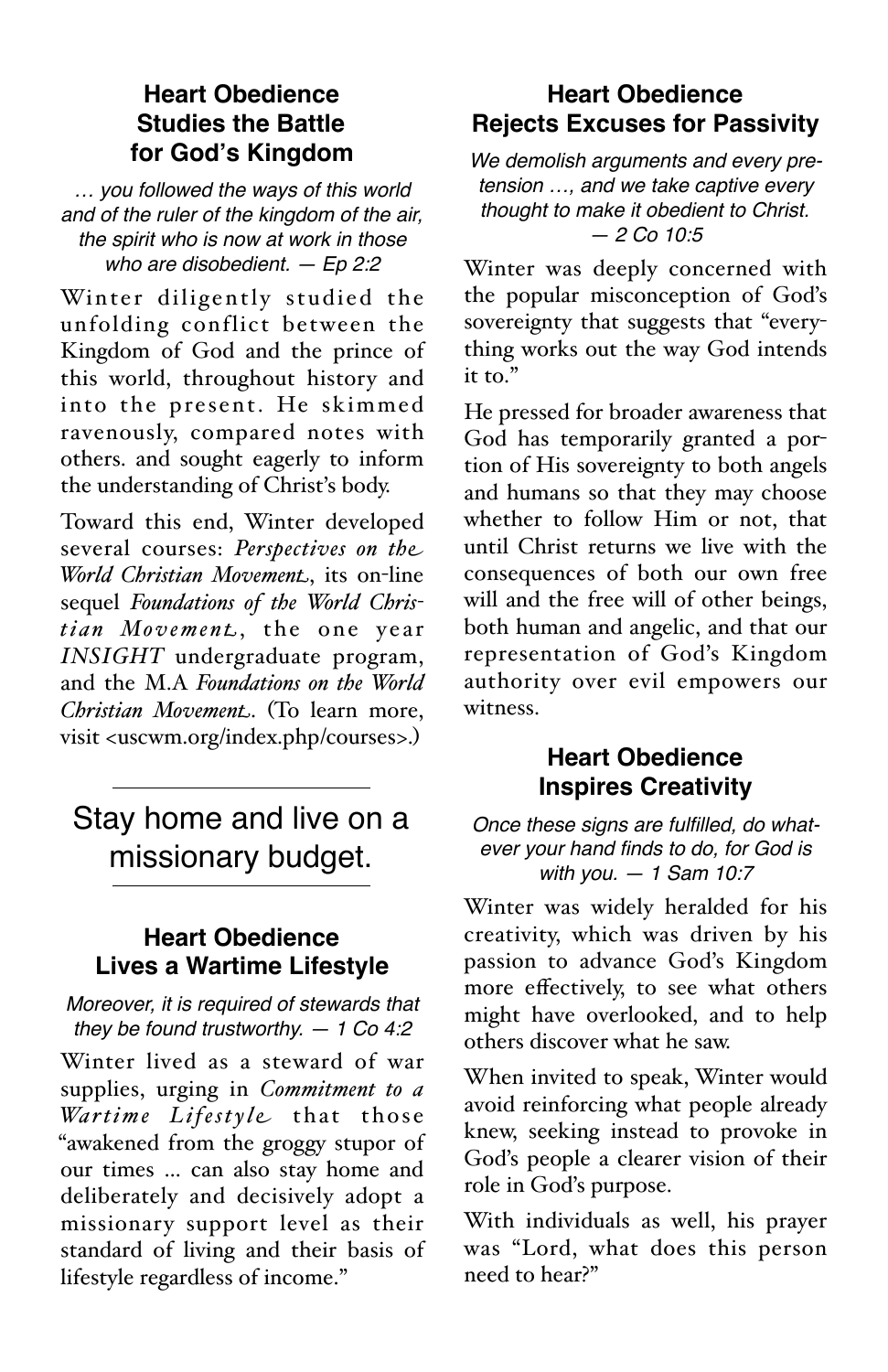#### **Heart Obedience Applies Itself Fully**

*The plans of the diligent lead to profit as surely as haste leads to poverty. — Pr 21:5*

Winter embraced Oswald Chambers' popular title, "My Utmost for His Highest." He denounced the temptation to confuse faith with passivity, noting that God doesn't answer prayer for Him to "paint the back fence."

That is, God expects His people to do what He has equipped them to do. Winter thus perceived Biblical faith as an antidote to laziness, both in personal development and in the application of God-given resources.

# **Heart Obedience Challenges Convention**

*Each of you should look not only to your own interests, but also to the interests of others. — Php 2:4*

In his passion for more effective obedience to Christ, Winter urged those who worked with him to ask *why* we do *what* we do the *way* we do it, and to make sure they weren't putting their own interests first.

When the USCWM began repaying loans, for example, Winter resisted "conventional wisdom" by repaying a large no-interest loan ahead of other, interest-bearing loans, on the grounds that the interest-bearing loans were at least getting some compensation for the USCWM's use of their money.

Similarly, when a young man asked him whether a particular girl seemed "right" for him, Winter proposed asking instead, "If this girl were my sister, am I the kind of person I would want for her?"

#### **Heart Obedience Starts in Prayer**

*He said to them, "When you pray, say:*  ʻ*Father, hallowed be your name, your kingdom come.*'*" — Lk 11:2*

Winter noted that listening is more important in prayer than talking, and that Jesus taught His followers to pray for the advance of God's Kingdom ahead of their own needs.

Beyond daily private and corporate prayer times, Winter instituted for many years a 24-hour prayer "watch" where each member of the USCWM had a recurring four-hour opportunity to listen and record what they felt God was saying. Winter also published a daily prayer guide, now called the *Global Prayer Digest*, to fuel daily prayer for unreached peoples.

When good men differ it is often because they are looking at different facts.

## **Heart Obedience Learns from Opposition but Doesn't Yield to it**

*Therefore, my dear brothers, stand firm. Let nothing move you. …. — 1 Co 15:58* Winter often sought review and refinement of his thinking, especially from those likely to challenge him. He enjoyed gracious disagreement as an opportunity to learn together, noting that "when good men differ it is often because they are looking at different facts." Yet as he followed Christ, Winter held firmly to his convictions despite the resistance his unconventional ideas sometimes provoked.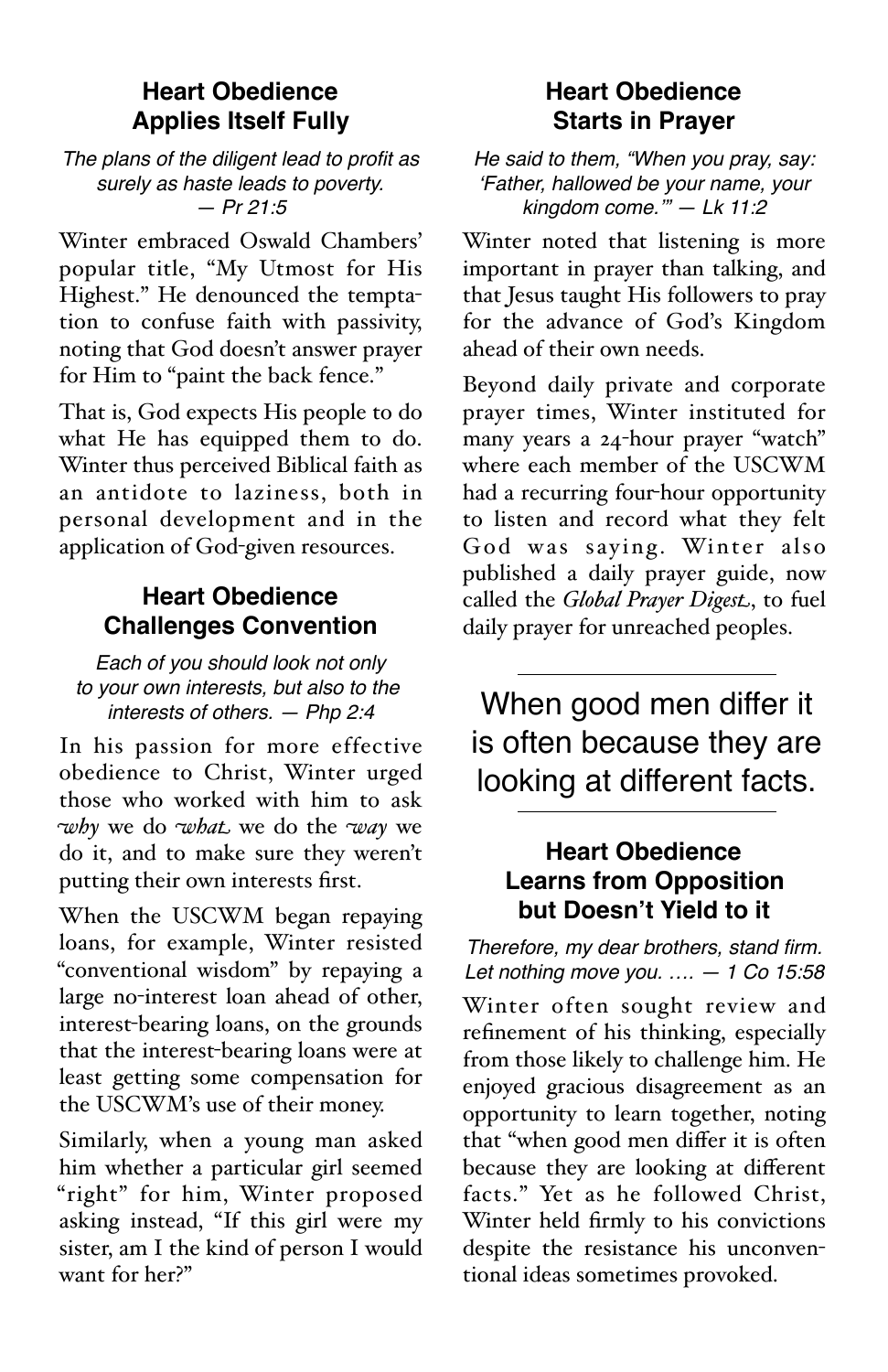# **Heart Obedience Leads to Maturity**

*But solid food is for the mature, who by constant use have trained themselves to distinguish good from evil. — He 5:14*

Winter observed that responsibility leads to maturity, not the other way around. He was quick to entrust major responsibilities to people who had relatively little experience. As he noted in regard to raising his own children: the challenge is providing responsibilities suited to each one's constantly developing abilities.

# **Heart Obedience Brings Further Guidance**

*If you love me, you will obey what I command. And I will ask the Father, and he will give you another Counselor …. — Jn 14:15–16*

Winter saw that obedience leads to guidance, quoting Dawson Trotman: "If you can't see very far ahead, go as far as you can see," and then noting that a ten foot flashlight beam was enough for a journey of several miles.

He also noted that, "It is easier to obey your way into believing than to believe your way into obeying."

#### **Heart Obedience is Charitable**

*But the wisdom that comes from heaven is first of all pure; then peace-loving, considerate, submissive, full of mercy and good fruit, impartial and sincere. — Ja 3:17*

Winter knew that each heart has mixed motives, allowed for the limitations of each member of his team, and sought to be realistic and charitable, without judgment or condemnation.

# **Heart Obedience Aims at Multiplication**

*And the things you have heard me say in the presence of many witnesses entrust to reliable men who will also be qualified to teach others. — 2 Tim 2:2*

Winter recognized that, personal obedience must multiply in the obedience of others.

Asked where he would send 2,000 new missionaries, he replied that he would tell the first thousand to stay home and stir others to go.

Winter also modeled and urged others to solve their own problems in ways that maximize the benefit for others. He urged leaders to do everything in ways others can follow, to share in humble tasks, and to avoid all forms of special treatment.

When bumped to first class, for example, Winter would ask to trade with someone in coach, sometimes meeting other mission leaders there who had done the same.

#### **Heart Obedience Multiplies Resources**

*Then the Lord replied: "Write down the revelation and make it plain on tablets so that a herald may run with it. — Ha 2:2*

Winter's passion to increase effective heart obedience in others led him to promote strategic mission thinking. Winter founded William Carey Library to publish the insightful dissertations being developed at Fuller Theological Seminary's new School of World Mission. He then minimized the profit margin in order to maximize the circulation of these strategic materials.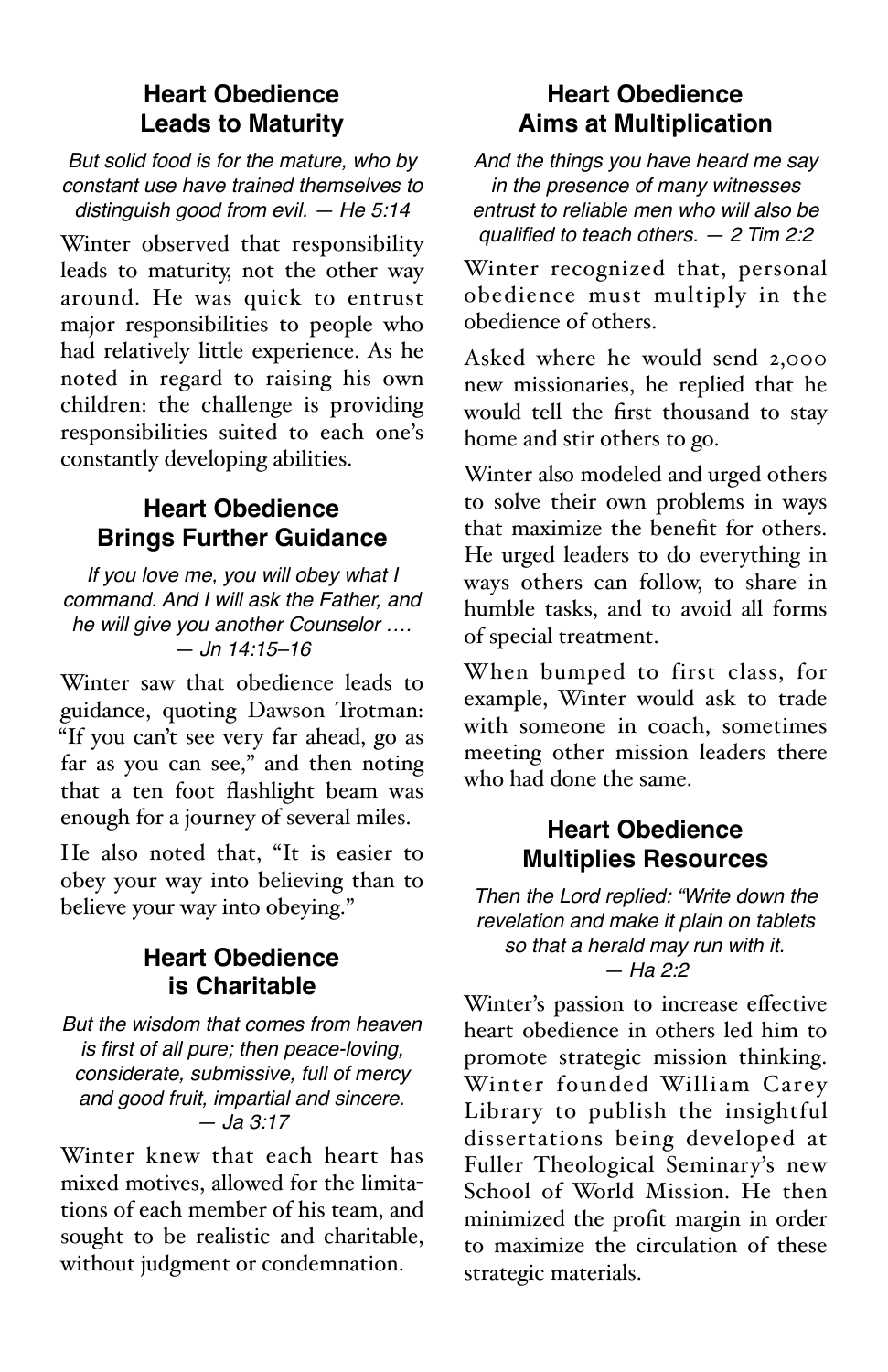# **Heart Obedience is Willing to Start Small**

*Who despises the day of small things? … — Ze 4:10*

Winter noted that a working model is more influential than a great idea, and advocated that "anything worth doing is worth doing poorly" (rather than not at all, as others can improve it).

# **Heart Obedience Aims at Perfection**

*Whatever you do, work at it with all your heart, as working for the Lord, not for men, … — Col 3:23*

While Winter was willing to start things poorly, he also sought quality for God's glory. When an article overran a deadline, he observed that, "people will not remember how long it took, only how well it was written."

# **Heart Obedience Leads to Greater Things**

*I tell you the truth, anyone who has faith in me will do what I have been doing. He will do even greater things than these, because I am going to the Father. — Jn 14:12*

Winter urged investing one's life in Kingdom goals too big to be achieved alone, or even in one lifetime. He often quoted the statement he attributed to D.L. Moody: "There is no limit to what you can accomplish if you don't care who gets the credit."

Instead of guidance by circumstance (what's convenient), by training (what I prepared for), or by inclination (what I'd like), Winter urged guidance by cause: investing all that we are and can influence in the most strategic Kingdom problems we can discern.

# **Heart Obedience is for All Disciples, not just Ministers and Missionaries**

*For we are God*'*s workmanship, created in Christ Jesus to do* good *works, which God prepared in advance for us to do. — Ep 2:10*

Winter recognized the tremendous Kingdom value of "secular" employment. Borrowing from John Cotton's great 17th century sermon, he urged that all believers give themselves without regard for compensation to a work which employs their strengths, in which they sense God's leading, and which benefits others.

He also echoed Dawson Trotman, "Don't do what others can or will do when more important things need to be done that others can't or won't do."

# Anything worth doing is worth doing poorly.

# **Heart Obedience is Reflected in Humility**

*How can you believe if you accept praise from one another, yet make no effort to obtain the praise that comes from the only God? — Jn 5:44*

While Winter pursued credentials to make himself more useful to the Kingdom, he had no interest in the praise that comes only from men. When public attempts were made to honor Winter as "special" or "unique," he resisted such acclamation by pointing out that he had accomplished nothing without the help of others, and that God desires each of His children to walk in obedience to Jesus, in the light of his Word.